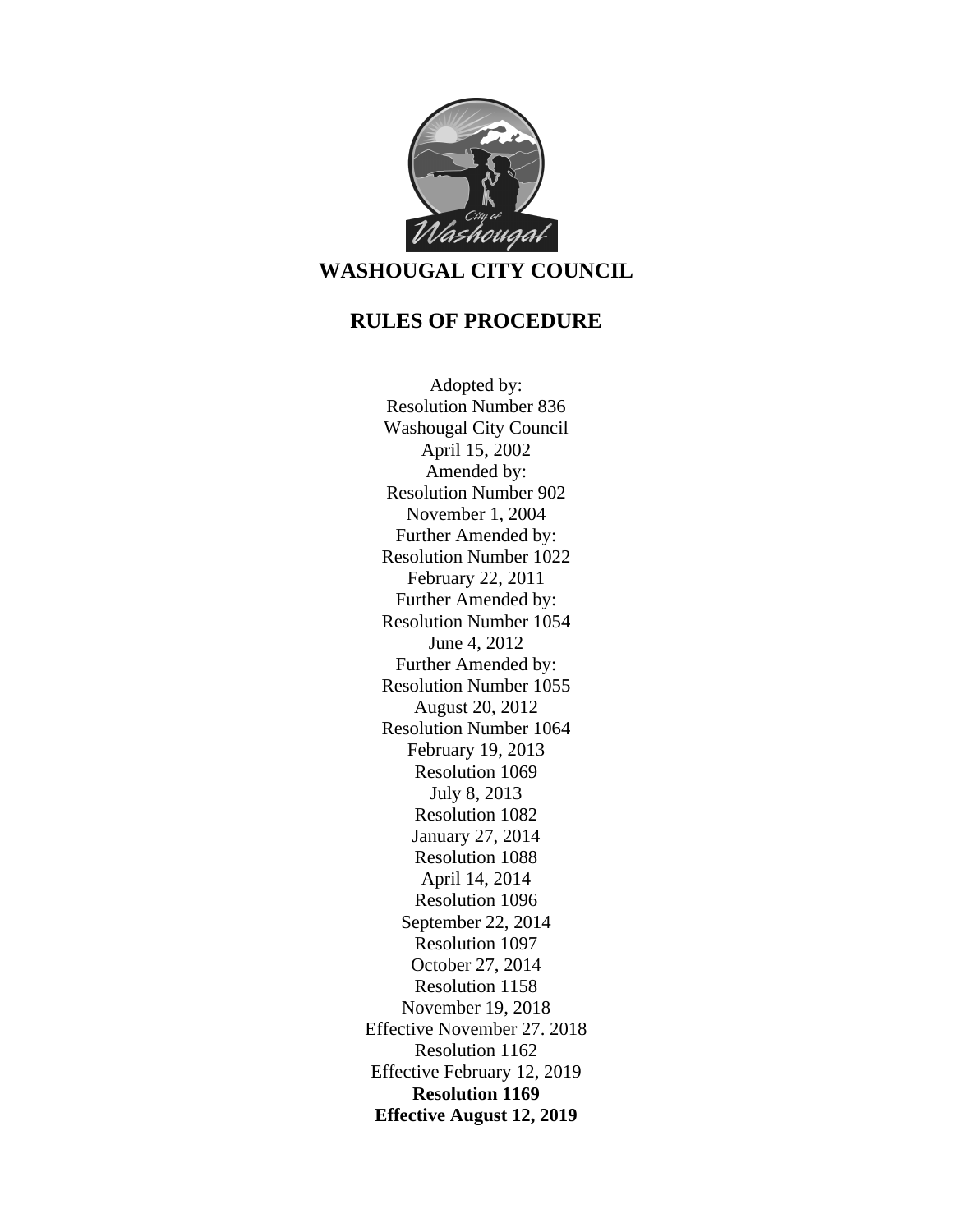#### **City Council Rules of Procedure**

#### **1. General Rules**

- **1.1 Meetings to be Public:** All official meetings of the Council shall be open to the public with the exception of executive sessions for certain limited topics (as defined in RCW Chapter 42.30). The journal of proceedings shall be open to public inspection.
- **1.2 Quorum:** Four Councilmembers shall be in attendance to constitute a quorum and be necessary for the transaction of business. If a quorum is not present, those in attendance will be named and they shall adjourn to a later time, but no adjournment shall be for a longer period than until the next regular meeting.
- **1.3 Attendance, Excused Absences:** RCW 35A.12.060 provides that a Councilmember shall forfeit his/her office by failing to attend three (3) consecutive regular meetings of the Council without being excused by the Council. Members of the Council may be so excused by complying with this section. The member shall contact the City Manager the City Clerk, Deputy City Clerk, or another serving Councilmember prior to the meeting and state the reason for his/her inability to attend the meeting. The contacted individual shall convey the message to the Chair. The Chair shall inform the Council of the member's absence, state the reason for such absence, and inquire if there is a motion to excuse the members. For good cause, the Council may excuse the absent member upon passage of such motion by a majority of Councilmember present, the absent member shall be considered excused and the Recorder will make an appropriate notation in the minutes. If the motion is not passed, the Recorder will note in the minutes that the absence is unexcused.
- **1.4 Electronic Attendance:** Occasionally, a Councilmember will not be able to be physically present at a meeting, but will want to be involved in the discussion and/or decision on a particular agenda item. The procedure and guidelines for permitting a Councilmember to attend a meeting via speakerphone, video or the latest technology is contained here.

# **1.4.1 Procedure:**

- **1.4.1.1** At least 24 hours prior to the starting of a meeting, the Councilmember must advise the City Clerk of the desire to attend via an electronic source to allow for preparation of the technology necessary to have them attend electronically.
- **1.4.1.2** The Councilmember attending electronically must be able to hear all speakers in the meeting room, and all persons in the meeting room must be able to hear the Councilmember. The audio components should be audible to all persons in the meeting room.
- **1.4.1.3** When the particular agenda item is ready to be discussed, the Presiding Officer should state and ask for the record:
	- a. "Councilmember \_\_\_\_\_\_\_\_\_\_\_\_\_\_\_ is attending via (STATE THE TECHNOLOGY) for Agenda Item No.  $\blacksquare$ , relating to  $\blacksquare$ .
	- b. "Councilmember \_\_\_\_\_\_\_\_\_\_\_\_\_\_, can you (see and) hear me?" (There must then be a clearly audible response in the affirmative)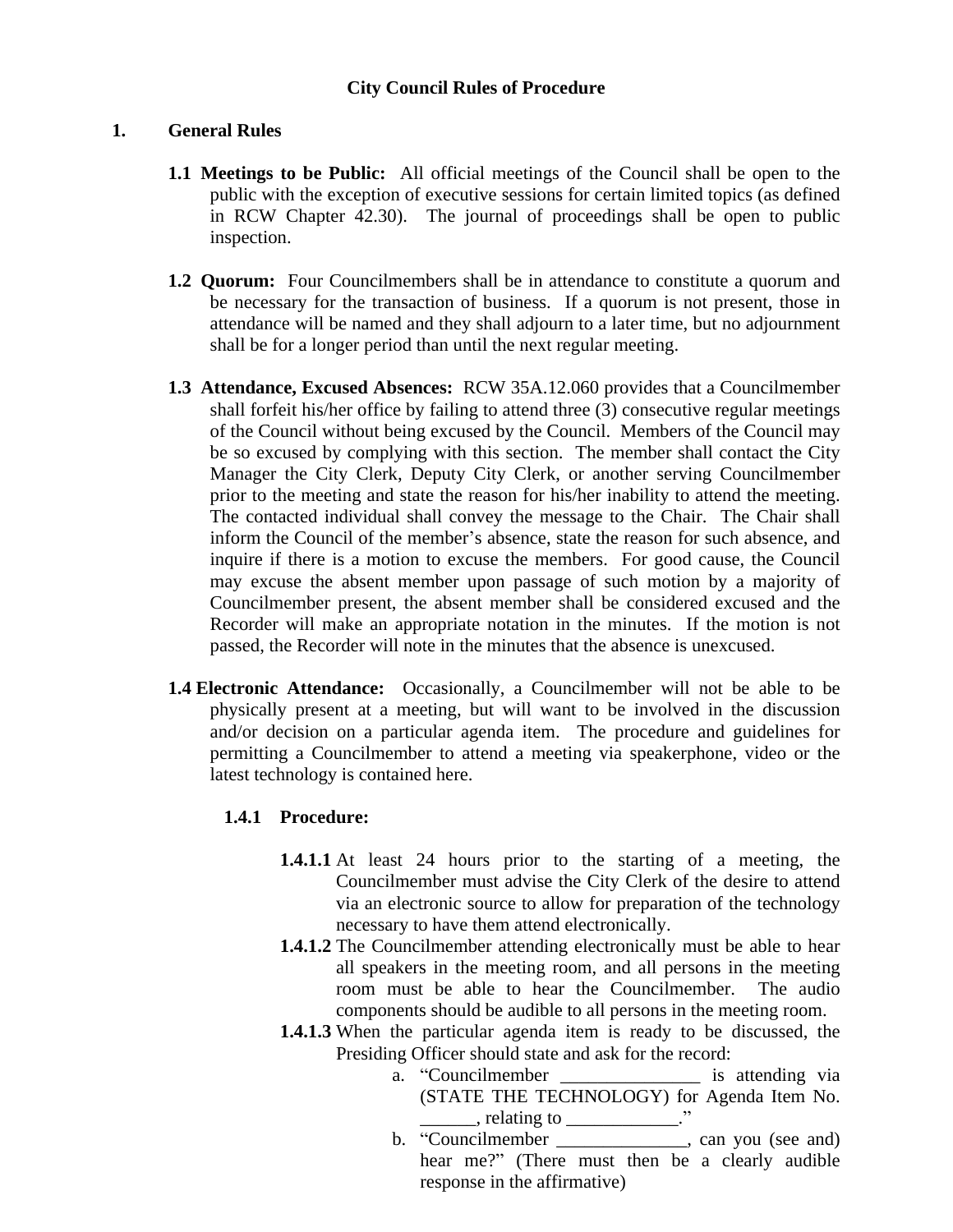- c. "Can the Council and City Clerk (see and) hear Councilmember 2"
- d. Upon Conclusion of the particular agenda item, the Presiding Officer should state: "Councilmember discussion of Agenda Item No. has concluded."

Each agenda item being attended electronically shall be introduced and acknowledged in the same manner as set forth above.

After all agenda items being attended electronically have been concluded, the Presiding Officer should state for the record:

- a. "Councilmember , thank you for your attendance via (STATE TECHNOLOGY USED). The remote connection will now be terminated."
- b. "Let the record reflect Councilmember  $\cdot$ 's attendance via (STATE TECHNOLOGY USED) has been terminated."
- **1.5 Journal of Proceedings:** A journal of all proceedings of the Council shall be kept by the City Clerk and shall be entered into an appropriate medium constituting the official record of the Council.
- **1.6 Right of Floor:** Any member desiring to speak shall be recognized by the Chair and shall confine his/her remarks to one subject under consideration or to be considered.
- **1.7 Rules of Order: Robert's Rules of Order Newly Revised** shall be the guideline procedures for the proceedings of the Council. If there is a conflict, these rules shall apply.

# **2. Types of Meetings**

- **2.1 Regular Council Meetings:** The Council shall meet on the second and fourth Monday of each month at 7:00 p.m. In November and December, the Council shall meet additionally on the first, second and third Monday at 7:00 pm. When the third November meeting falls on the Monday of Thanksgiving week, the meeting shall be held on the fourth Monday in November. When a Council meeting falls on a holiday, the Council shall meet on the next succeeding day at 7:00 p.m. The Council may reschedule regular meetings to a different date or time by motion. The location of the meetings shall be Council Chambers at City Hall, unless specified otherwise by a majority vote of the Council. All regular and special meetings shall be public.
- **2.2 Special Meetings:** The Mayor or any four (4) members of the Council may call special meetings. Councilmembers calling a special meeting must do so on an individual basis. Councilmembers may call for a special meeting by providing notice to the City Clerk orally, in writing delivered in person, by telephone, by regular mail, by e-mail, or fax. If by e-mail, it should be sent from the Councilmember's e-mail address. If by fax, it should be sent from the Councilmember's fax. Upon notice of a call for a special meeting the City Clerk shall prepare a notice of the special meeting stating the time, place, and business to be transacted. The City Clerk shall attempt to notify each member of the Council,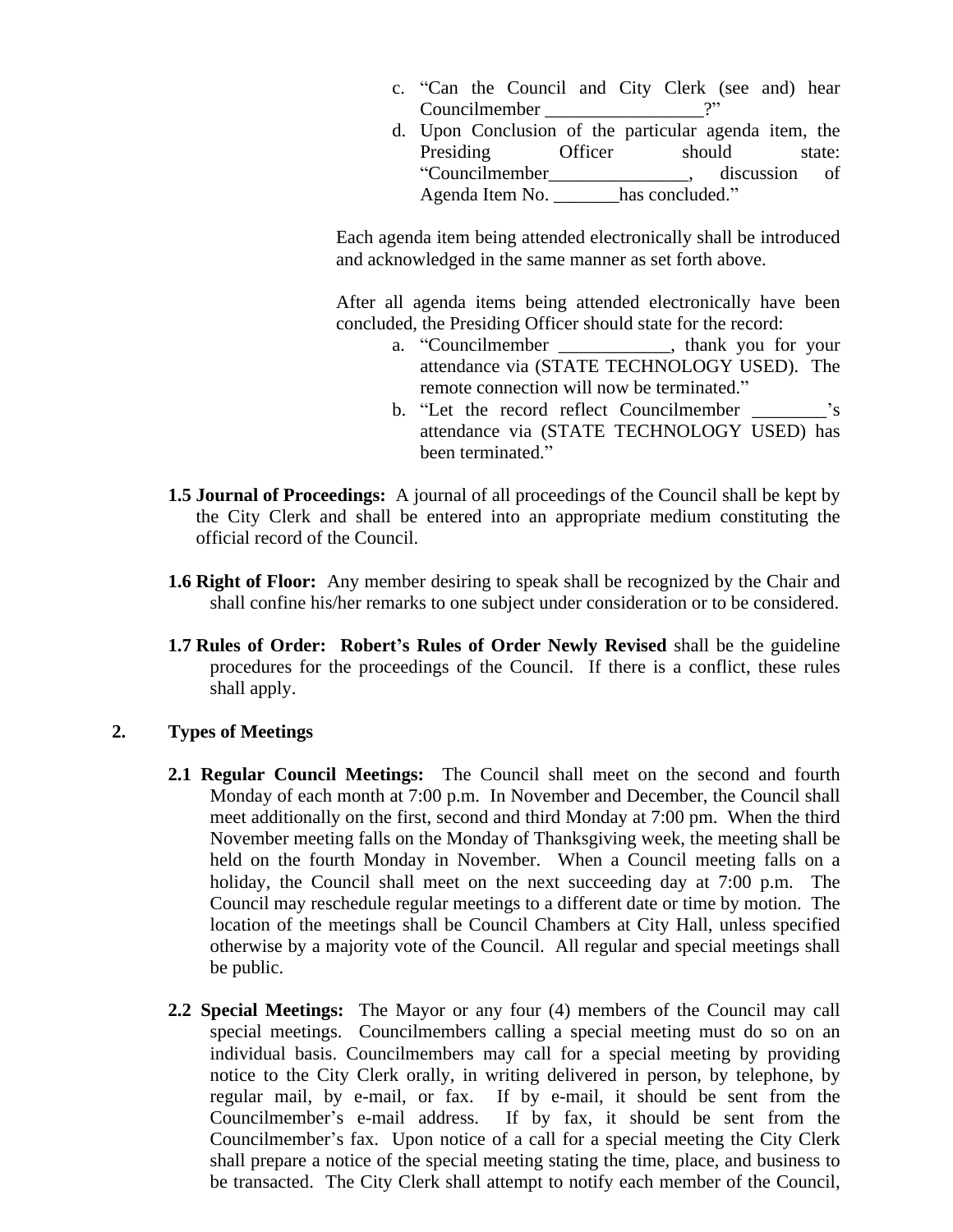either by telephone or otherwise, of the special meeting. Public notice shall be as provided in RCW 42.30.080. No subjects other than those specified in the notice shall be considered. The Council may not make final disposition on any matter not mentioned in the notice. The order of business for a special meeting shall be transacted as follows unless the Council, by a majority vote of the members present, suspends the rules and changes the order:

- (1) Invocation
- (2) Call to Order
- (3) Pledge of Allegiance
- (4) Roll Call
- (5) Correspondence (limited to topic of special meeting)
	- (6) Public Comments (limited to topic of special meeting, See Appendix A-Tips for Talking with the Council)
- (7) New Business (limited to topic of special meeting)
	- (8) Public Comments (limited to topic of special meeting, See Appendix A-Tips for Talking with the Council)
- (9) Reports and Communications (limited to topic of special meeting)
	- a. City Manager
	- b. Mayor
	- c. City Council
- (10) Executive Session (as needed, limited to topic of special meeting)
	- (11) Adjournment
- **2.3 Continued and Adjourned Sessions:** Any session of the Council may be continued or adjourned from day to day or for more than one day, but no adjournment shall be for a longer period than until the next regular meeting.
- **2.4 Workshops:** The Council shall meet informally in workshops (open to the public) twice a month on the second and fourth Mondays of the month to review forthcoming programs of the city, receive progress reports on current programs or projects, receive other similar information from city department heads or conduct procedures workshops, provided that all discussions and conclusions thereon shall be informal and do not constitute official actions of the Council. No specific order of agenda is prescribed for the informal workshops except that opportunity for public comments shall be provided both prior to and after Council discussion. Workshops shall start at 5:00 p.m. and adjourn at 6:30 pm. In November and December, the Council shall meet additionally in workshop on the first, second and third Monday at 5:00 pm. When the third November workshop falls on the Monday of Thanksgiving week, the workshop shall be held on the fourth Monday in November. When a workshop falls on a holiday, the workshop shall be held on the next succeeding day at 5:00 p.m. Workshops will be held in the City Hall Council chambers unless otherwise posted. Workshops held by the Council are "special meetings" of the Council and the notice required by RCW 42.30.080 must be provided.
- **2.5 Executive Sessions:** Executive sessions or closed meetings may be held in accordance with the provisions of the Washington State Open Meetings Act (Chapter 42.30 RCW). Among the topics that may be discussed are: (1) consideration of acquisition of property for public purposes or sale of city-owned property; (2) potential or pending litigation in which the city has an interest, as provided in the Revised Code of Washington; and (3) labor negotiations. The Council may hold an executive session during a regular or special meeting. Before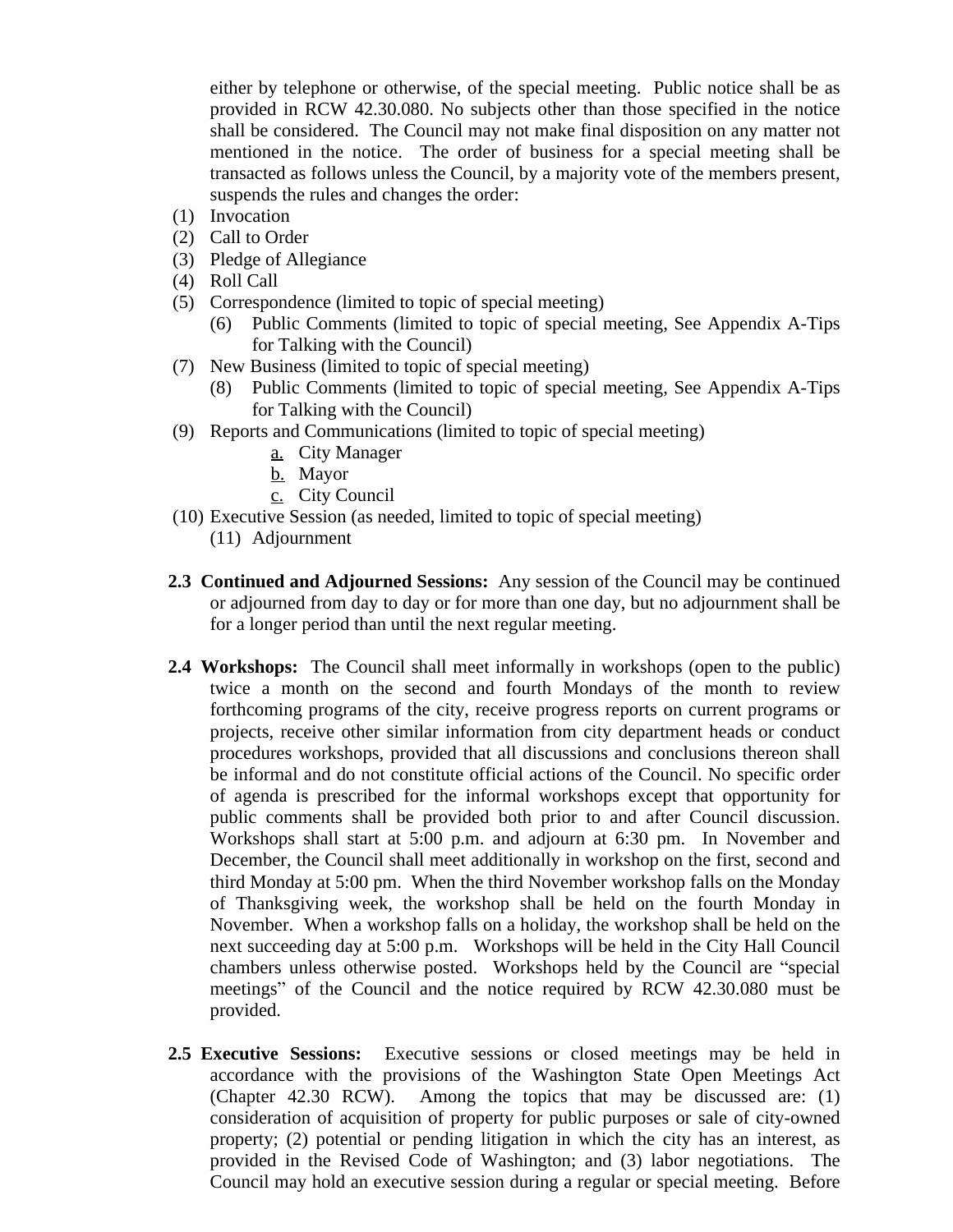convening in executive session, the Chair shall publicly announce the purpose for excluding the public from the meeting place and the time when the executive session will be concluded. If the Council wishes to adjourn at the close of a meeting from executive session, that fact will be announced along with the estimated time for the executive session. The announced time limit for executive sessions may be extended to a stated later time by the announcement of the Chair.

- **2.6 Attendance of Media at Council Meetings:** All official meetings of the Council and its committees shall be open to the media, freely subject to recording by radio, television, and photographic services at any time, provided that such arrangements do not interfere with the orderly conduct of the meetings.
- **2.7 Meeting Cancellation:** The Mayor may cancel a regularly scheduled Council meeting or workshop, provided that Council meets at least once per month, as provided by RCW 35A.12.110 - Council Meetings. Notice of the cancellation shall be provided to the Council and the public at least six (6) days prior to the regularly scheduled meeting or workshop time, or at least forty-eight (48) hours prior, in the event of a cancellation due to a lack of quorum. Three Councilmembers may overrule a meeting or workshop cancellation by individually providing notice to the City Clerk orally, in writing delivered in person, by telephone, by regular mail, by e-mail, or fax. If by e-mail it should be sent from the Councilmember's e-mail address. If by fax, it should be sent from the Councilmember's fax. Such notice must be received by the City Clerk at least four (4) days prior to the regularly scheduled meeting or workshop time. The City Clerk shall provide at least seventytwo (72) hours notice to the Council and the public that the regularly scheduled meeting or workshop will be convened. In the event that the Mayor determines that a previously cancelled regularly scheduled meeting or workshop should be convened, notice shall be provided to the Council and the public at least seventytwo (72) hours prior to the regularly scheduled meeting or workshop. Council may, by its action at a regularly scheduled meeting, overrule a meeting or workshop cancellation. The City Clerk shall provide at least seventy-two (72) hours notice to the Council and the public that the regularly scheduled meeting or workshop will be convened.

# **3. Chair and Duties**

- **3.1 Chair:** The Mayor, if present, shall preside as Chair at all meetings of the Council. In the absence of the Mayor, the Mayor Pro-Tem shall preside. In the absence of both the Mayor and Mayor Pro-Tem, a Councilmember shall preside, in order of seniority.
- **3.2 Call to Order:** The meetings of the Council shall be called to order by the Mayor or, in his absence, by the Mayor Pro-Tem. In the absence of both the Mayor and Mayor Pro-Tem, the meeting shall be called to order by the City Clerk or Clerk's designee for the election of a temporary Chair.
- **3.3 Preservation of Order:** The Chair shall preserve order and decorum; prevent attacks on personalities or the impugning of members' motives, and confine members in debate to the question under discussion.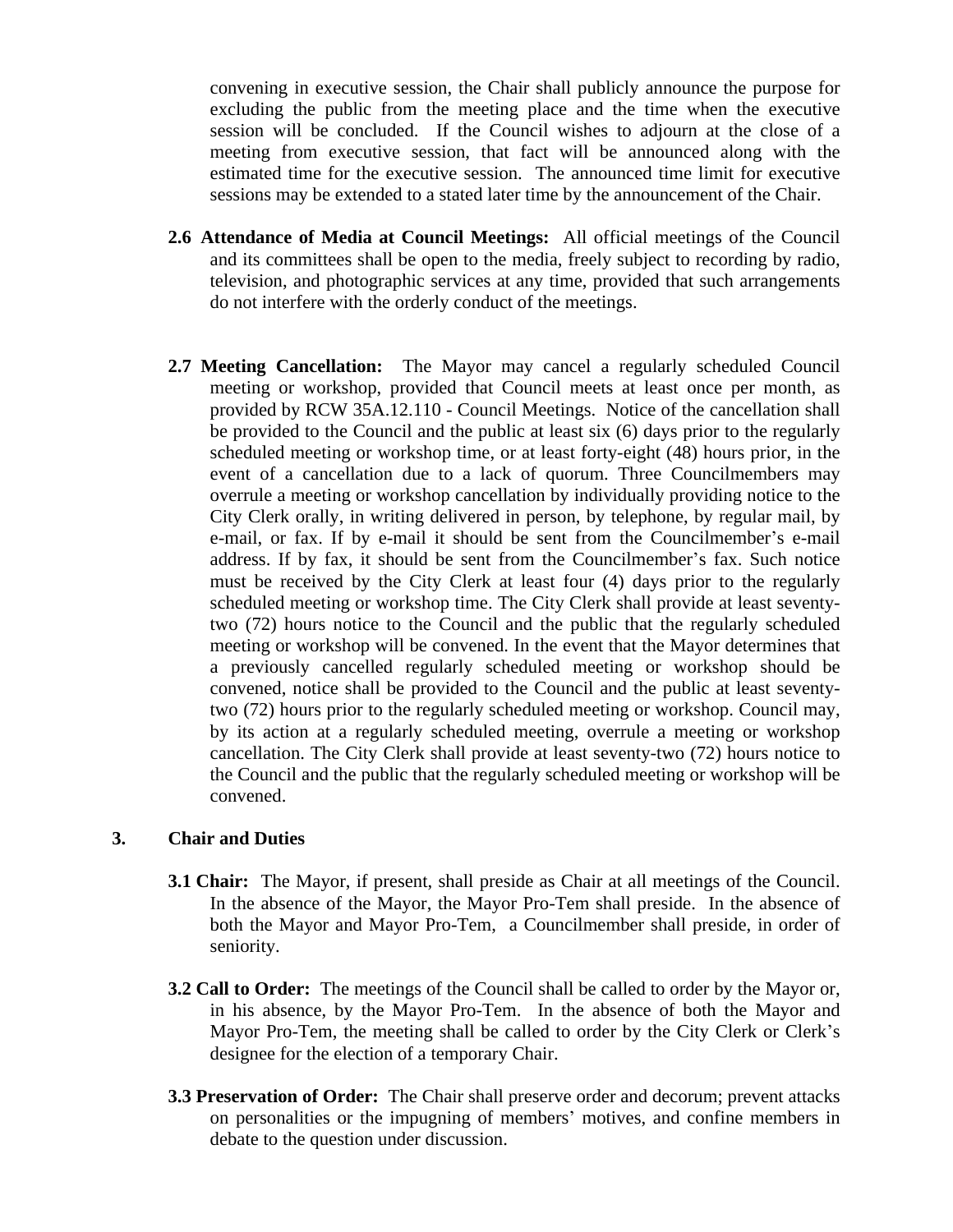- **3.4 Points of Order:** The Chair shall determine all points of order, subject to the right of any member to appeal to the Council. If any appeal is taken, the question shall be "Shall the decision of the Chair be sustained?"
- **3.5 Questions to be Stated:** The Chair shall state all questions submitted for a vote and announce the result.
- **3.6 Mayor Duties:** The chair of the council shall have the title of mayor and shall preside at meetings of the council. In addition to the powers conferred upon him or her as mayor, he or she shall continue to have all the rights, privileges, and immunities of a member of the council. The mayor shall be recognized as the head of the city for ceremonial purposes and by the governor for purposes of military law. He or she shall have no regular administrative duties, but in time of public danger or emergency, if so authorized by ordinance, shall take command of the police, maintain law, and enforce order.

#### **4. Orders of Business and Agenda**

- **4.1 Order of Business:** The order of business for all regular meetings shall be transacted as follows unless the Council, by a majority vote of the members present, suspends the rules and changes the order:
	- (1) Invocation
	- (2) Call to Order
	- (3) Pledge of Allegiance
	- (4) Roll Call
	- (5) Amendments to the Agenda
	- (6) Correspondence/Proclamations
	- (7) Public Comments (see Appendix A-Tips for Talking with the Council)
	- (8) Consent Agenda
	- (9) Other Business (Public Hearings, Old Business, New Business)
	- (10) Public Comments (see Appendix A-Tips for Talking with the Council)
	- (11) Report and Communications
		- A. City Manager
		- B. Mayor
		- C. City Council
	- (12) Executive Session (as needed)
	- (13) Adjournment

The Consent Agenda may contain items which are of a routine and noncontroversial nature which may include, but are not limited to, the following: meeting minutes, payroll, claims, budget amendments, bid awards, professional services agreements, routine resolutions, park

use requests, and any item previously approved by Council with a unanimous vote and which is being submitted to Council for final approval. Any item on the Consent Agenda may be removed and considered separately as an agenda item at the request of any Councilmember or any person attending a Council meeting with Council approval. The removed items will be discussed and considered immediately following the Council's action regarding the consent agenda. The Councilmember who requested the item to be removed will initiate the discussion.

**4.2 Council Agenda:** The City Manager or designee shall prepare the agenda for Council meetings. Subject to the Council's right to amend the agenda, no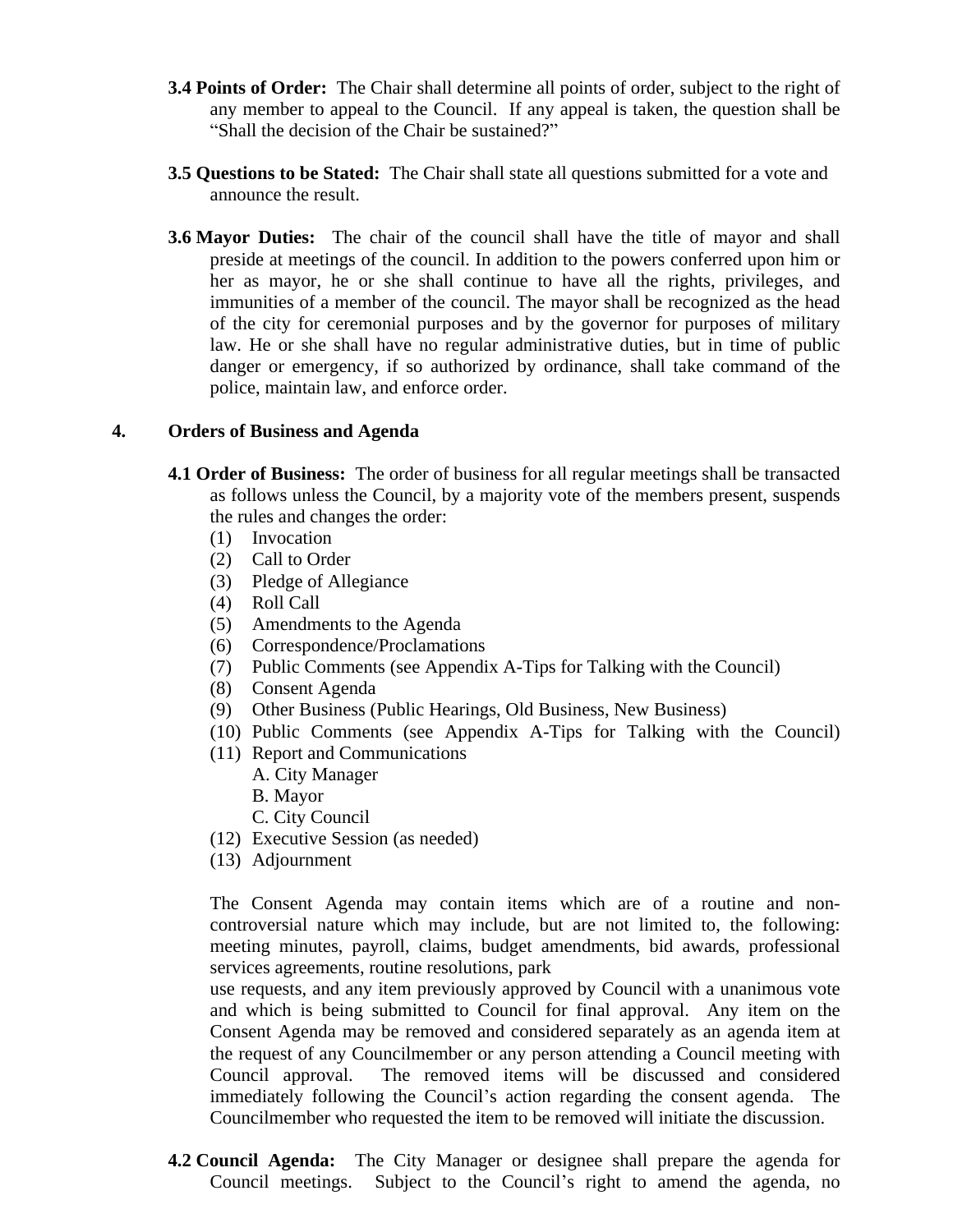legislative item shall be voted upon which is not on the Council agenda, except in emergency situations (defined as situations which would jeopardize the public's health, safety, or welfare).

**4.3 Mayor, City Manager and Councilmember Comments and Concerns:** The agenda shall provide a time when the Mayor, City Manager or any Councilmember may bring before the Council any business that he/she feels should be deliberated upon by the Council. These matters need not be specifically listed on the agenda, but formal action on such matters may be deferred until a subsequent Council meeting, except that immediate action may be taken upon a vote of a majority of all members of the Council. There shall be no lectures, speeches, or grandstanding.

#### **5. Consensus and Motions**

- **5.1 Consensus Votes:** When a formal motion is not required on a Council action or opinion, a consensus voice vote will be taken. The Chair will state the action or opinion and each Councilmember will vote by saying "aye" or "nay."
- **5.2 Motions:** No motion shall be entertained or debated until duly seconded and announced by the Chair. The motion shall be recorded and, if desired by any Councilmember, the Recorder shall read it before it is debated and, by the consent of the Council, may be withdrawn at any time before action is taken on the motion.
- **5.3 Votes on Motions:** Unless abstaining, each member present shall vote on all questions put to the Council except on matters in which he/she has been disqualified for a conflict of interest or under the appearance of fairness doctrine. Such member shall disqualify himself/herself prior to any discussion of the matter and shall leave the Council Chambers. When disqualification of a member or members results or would result in the inability of Council at a subsequent meeting to act on a matter on which it is required by law to take action, any member who was absent or who had been disqualified under the appearance of fairness doctrine may subsequently participate, provided such member first shall have reviewed all materials and listened to all tapes of the proceedings in which the member did not participate.
- **5.4 Motions to Reconsider:** A motion to reconsider must be made by a person who voted with the majority on the principal question and must be made at the same or succeeding regular meeting. No motion to reconsider an adopted quasi-judicial written decision shall be entertained after the close of the meeting at which the written findings were adopted.

# **6. Public Hearing Procedures**

**6.1 Speaker Sign-In**: Prior to the start of a public hearing, the Chair may require that all persons wishing to be heard sign in with the Recorder, giving their name and whether they wish to speak as a proponent, opponent, or from a neutral position. Any person who fails to sign in shall not be permitted to speak until all those who signed in have given their testimony. The Chair, subject to the concurrence of a majority of the Council, may establish time limits and otherwise control presentations. (Suggested time limit is three minutes per speaker or five minutes when presenting the official position of an organization or group.) The Chair may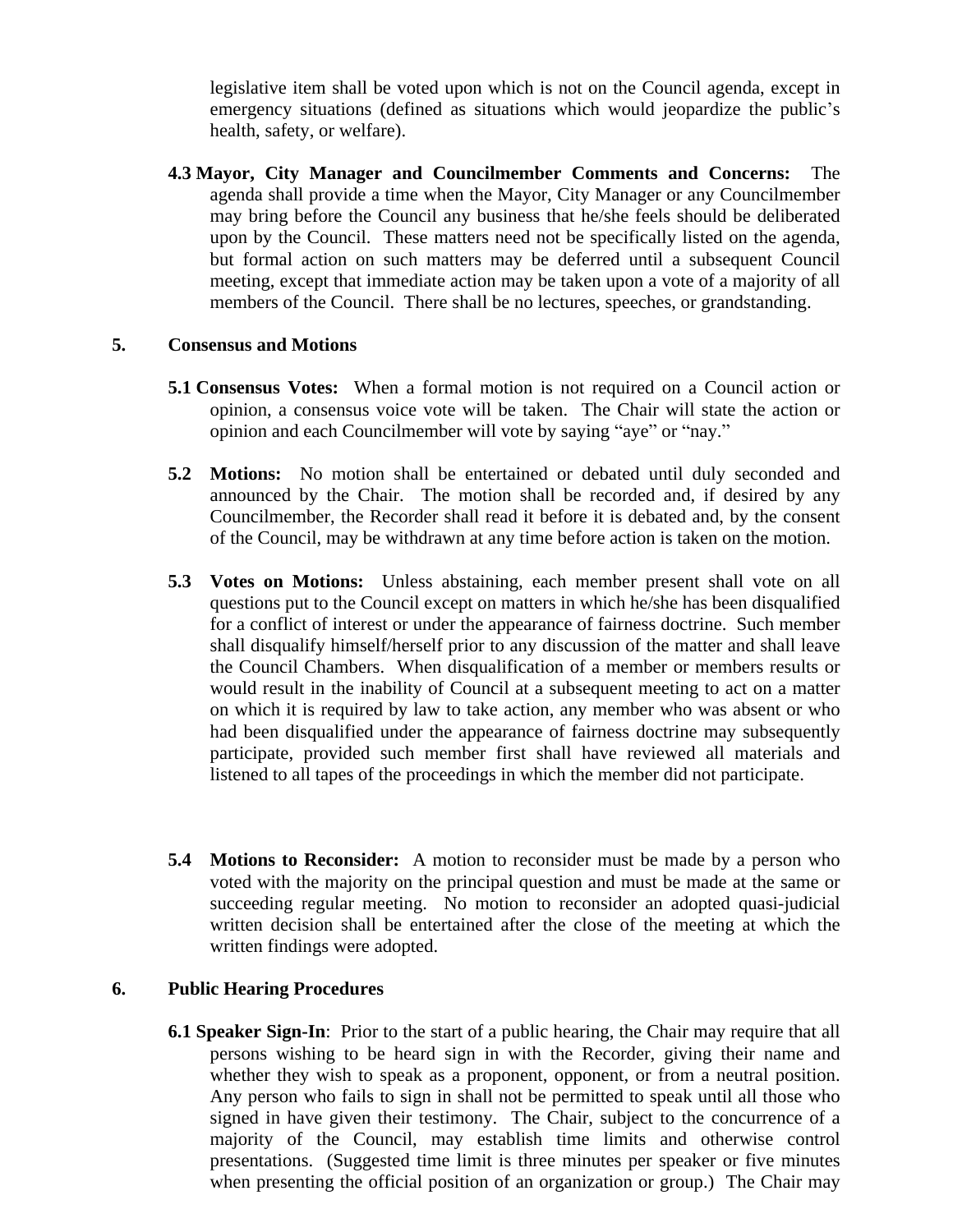change the order of speakers so that testimony is heard in the most logical groupings (i.e. proponents, opponents, adjacent owners, etc.).

- **6.2 Conflict of Interest/Appearance of Fairness**: Prior to the start of a public hearing, the Chair will ask if any Councilmember has a conflict of interest or Appearance of Fairness Doctrine concern which could prohibit the Councilmember from participating in the public hearing process. A Councilmember who refuses to step down is subject to censure. The Councilmember who has stepped down shall not participate in the Council decision nor vote on the matter. The Councilmember shall leave the Council Chambers while the matter is under consideration, provided, however, that nothing herein shall be interpreted to prohibit a Councilmember from stepping down in order to participate in a hearing in which the Councilmember has a direct financial or other personal interest.
- **6.3 The Public Hearing Process:** The Chair introduces the agenda item, opens the public hearing, and announces the following Rules of Order:
	- (1) All comments by proponents, opponents, or other members of the public shall be made from the podium; any individuals making comments shall first give their name and address.
	- (2) No comments shall be made from any other location. Anyone making "out of order" comments shall be subject to removal from the meeting.
	- (3) There will be no demonstrations during or at the conclusion of anyone's presentation.
	- (4) These rules are intended to promote an orderly system of holding a public hearing, to give every person an opportunity to be heard, and to ensure that no individual is embarrassed by exercising his/her right of free speech.
		- **\*** The Chair calls upon city staff to describe the matter under consideration.

**\*** The Chair calls upon proponents, opponents, and all other individuals who wish to speak regarding the matter under consideration.

**\*** The Chair inquires as to whether any Councilmember has questions to ask the proponents, opponents, speakers, or staff. If any Councilmember has questions, the appropriate individual will be recalled to the podium.

**\*** The Chair continues the public hearing to a time specific or closes the public hearing.

#### **7. Duties and Privileges of Citizens**

**7.1 Meeting Participation:** Citizens are welcome at all Council meetings and are encouraged to attend and participate prior to the deliberations of the Council. Recognition of a speaker by the Chair is a prerequisite and necessary for an orderly and effective meeting, be the speaker a citizen, Councilmember, or staff member. Further, it will be expected that all speakers will deliver their comments in a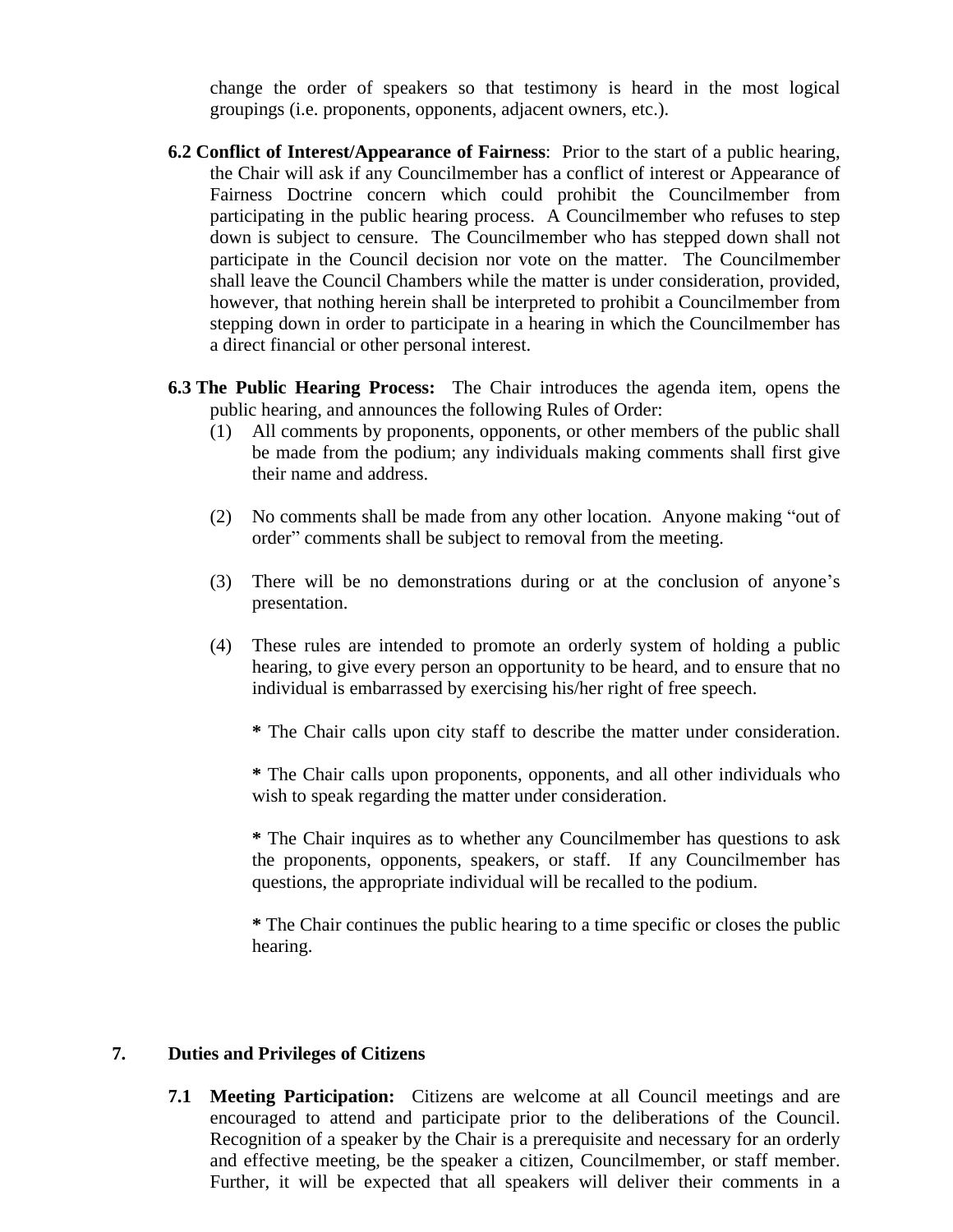courteous and efficient manner and will speak only to the specific subject under consideration. Anyone making out-of-order comments or acting in an unruly manner shall be subject to removal from the meeting.

**7.2** Under agenda item "Public Comments" citizens may address any City item they wish to discuss with the Mayor and Council. They shall first obtain recognition by the Chair, state their name, address, and subject of their comments. The Chair shall then allow the comments, subject to a three (3) minute limitation per speaker or other limitations as the Chair or Council may deem necessary. Following such comments, if action is required or has been requested, the Chair may place the matter on the current agenda or a future agenda or refer the matter to staff or a Council committee for action or investigation and report at a future meeting.

**Manner of Addressing the Council – Time Limit:** Each person addressing the Mayor or Council shall step up to the podium, give his/her name and address in an audible tone of voice for the record and, unless further time is granted by the Council, shall limit his/her remarks to three (3) minutes. Agenda item "Public Comments" shall be limited to a total of thirty (30) minutes unless additional time or less time is agreed upon by the Council (dependent upon the length of the Council agenda). All remarks shall be addressed to the Council as a body and not to any member thereof. No person, other than the Chair, members of the Council, and the person having the floor, shall be permitted to enter into any discussion, either directly or through the members of the Council. No questions shall be asked of the Councilmembers or staff except through the Chair. (See Appendix A for Tips for Talking with the Council.) The Council will then determine the disposition of the issue (information only, place on present agenda, workshop, a future agenda, assign to staff, assign to Council Committee, or do not consider).

- **7.3 Personal and Slanderous Remarks:** Any person making personal, impertinent, or slanderous remarks or who shall become boisterous while addressing the Council may be requested to leave the meeting and may be barred from further audience before the Council during that Council meeting by the Chair or Presiding Officer.
- **7.4 Written Communications:** Interested parties, or their authorized representatives, may address the Council by written communication in regard to any matter concerning the city's business or over which the Council had control at any time. The written communication may be submitted by direct mail, electronic mail or by addressing the communication to the City Clerk who will distribute copies to the Councilmembers. The communication will be entered into the record without the necessity for reading as long as sufficient copies are distributed to members of the Council.
- **7.5 Comments in Violation of the Appearance of Fairness Doctrine:** The Chair or Attorney may rule out of order any comments made with respect to a quasi-judicial matter pending before the Council or its boards or commissions. Such comments should be made only at the hearing on a specific matter. If a hearing has been set, persons whose comments are ruled out of order will be notified of the time and place when they can appear at the public hearing on the matter and present their **comments.**
- **7.6 "Out of Order" Comments:** Any person whose comments have been ruled out of order by the Chair shall immediately cease and refrain from further improper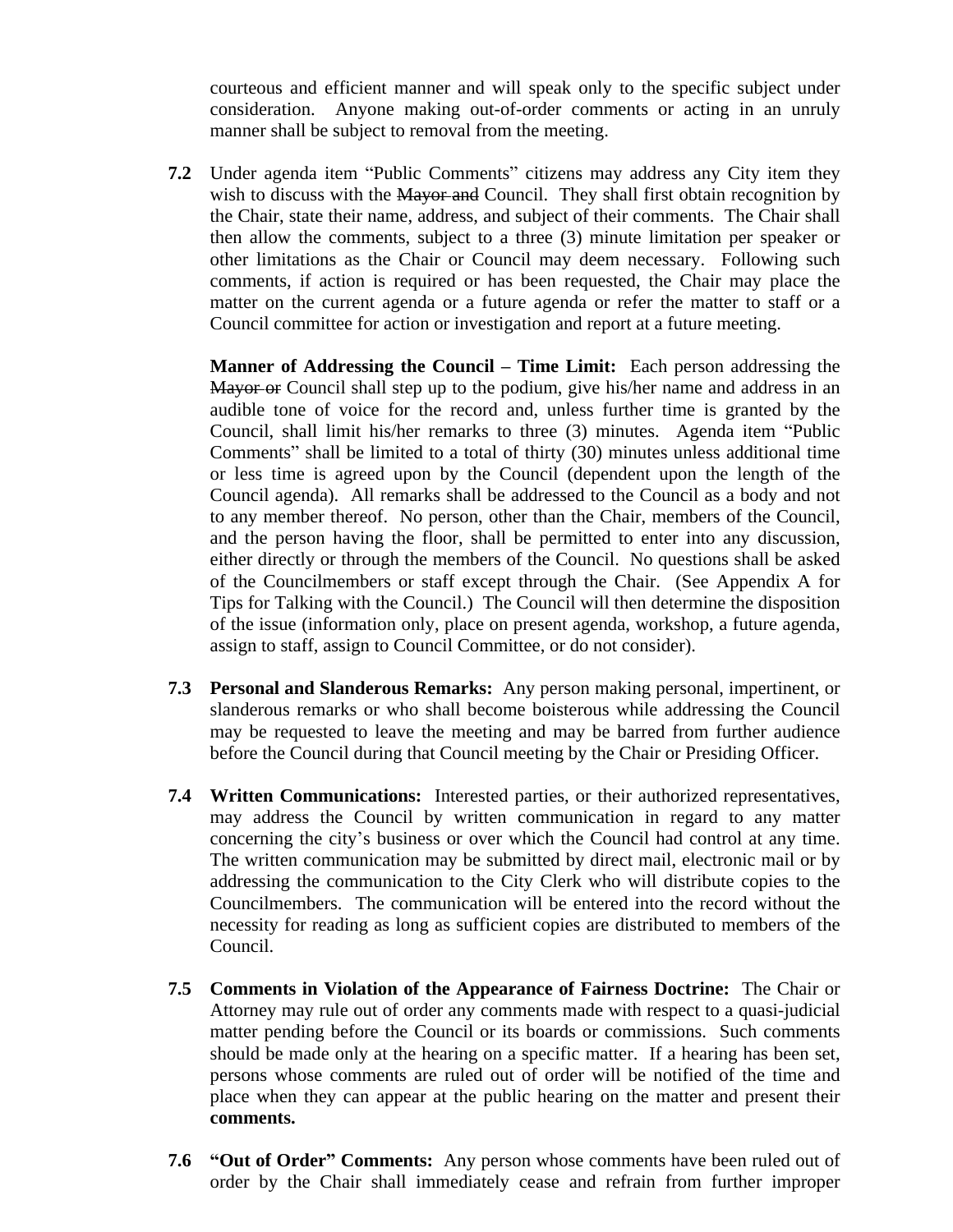comments. The refusal of an individual to desist from inappropriate, slanderous, or otherwise disruptive remarks after being ruled out of order by the Chair may subject the individual to removal from the Council Chambers.

These rules are intended to promote an orderly system of holding a public meeting and to give every person an opportunity to be heard.

### **8. Filling Council Vacancies and Selecting Mayor Pro Tem**

- **8.1 Notice of Vacancy:** If a Council vacancy occurs, the Council will follow the procedures outlined in RCW 42.12.070 and in these rules. In order to fill the vacancy with the most qualified person available until an election is held, the Council, through the City Clerk's office, will widely distribute and publish a notice of vacancy and the procedure and deadline for applying for the position for a minimum of three weeks. The notice of vacancy may be distributed upon receipt by the City Clerk of a notice of resignation.
- **8.2 Application Procedure:** The Council, through the City Clerk, will request application packets from qualified candidates. The application packet is attached to these rules and is adopted. The packet may be amended by the Council as deemed necessary. The application packet will be used in conjunction with an interview of each candidate to aid the Council's selection of the new Councilmember. The City Clerk shall determine the application timeframe, interview date, and selection date to facilitate the expeditious filling of a vacancy. The interviews and selection may occur at the same meeting. After the application closing date, the City Clerk will issue a press release including the names of the candidates who submitted an application packet.
- **8.3 Interview Process:** All candidates who qualify by statute and submit a complete application packet by the deadline are eligible to be interviewed by the Council during a regular or special Council meeting open to the public. The City Clerk shall establish an interview timing process to ensure that the candidates can be interviewed in a timely manner at one meeting. The order of the interviews will be determined by drawing the names; in order to make the interviews fair, candidates will be asked to remain outside the Council Chambers while other candidates are being interviewed. Candidates will be asked to answer questions submitted to them in advance of the interview and questions posed by each Councilmember during the interview process. The Councilmembers will ask the same questions of each candidate. Since this is not a campaign, comments and responses about other candidates will not be allowed.
- **8.4 Selection of Councilmember:** Upon completion of the interviews, Councilmembers may convene into Executive Session to discuss the qualifications of the candidates; however, all interviews and votes taken by the Council shall be in open public session. The new councilmember shall be chosen according to a weighted positional balloting process, unless another method is selected by the Council. Each Councilmember will complete a ballot listing their top two candidates in order of preference. A candidate will receive 10 points for a first position and 5 points for a second position. A councilmember may chose to list only one candidate. The two candidates with the highest point totals will move forward to a simple final ballot process. The Council may ask additional questions of the final two candidates. In the event of a tie between more than two candidates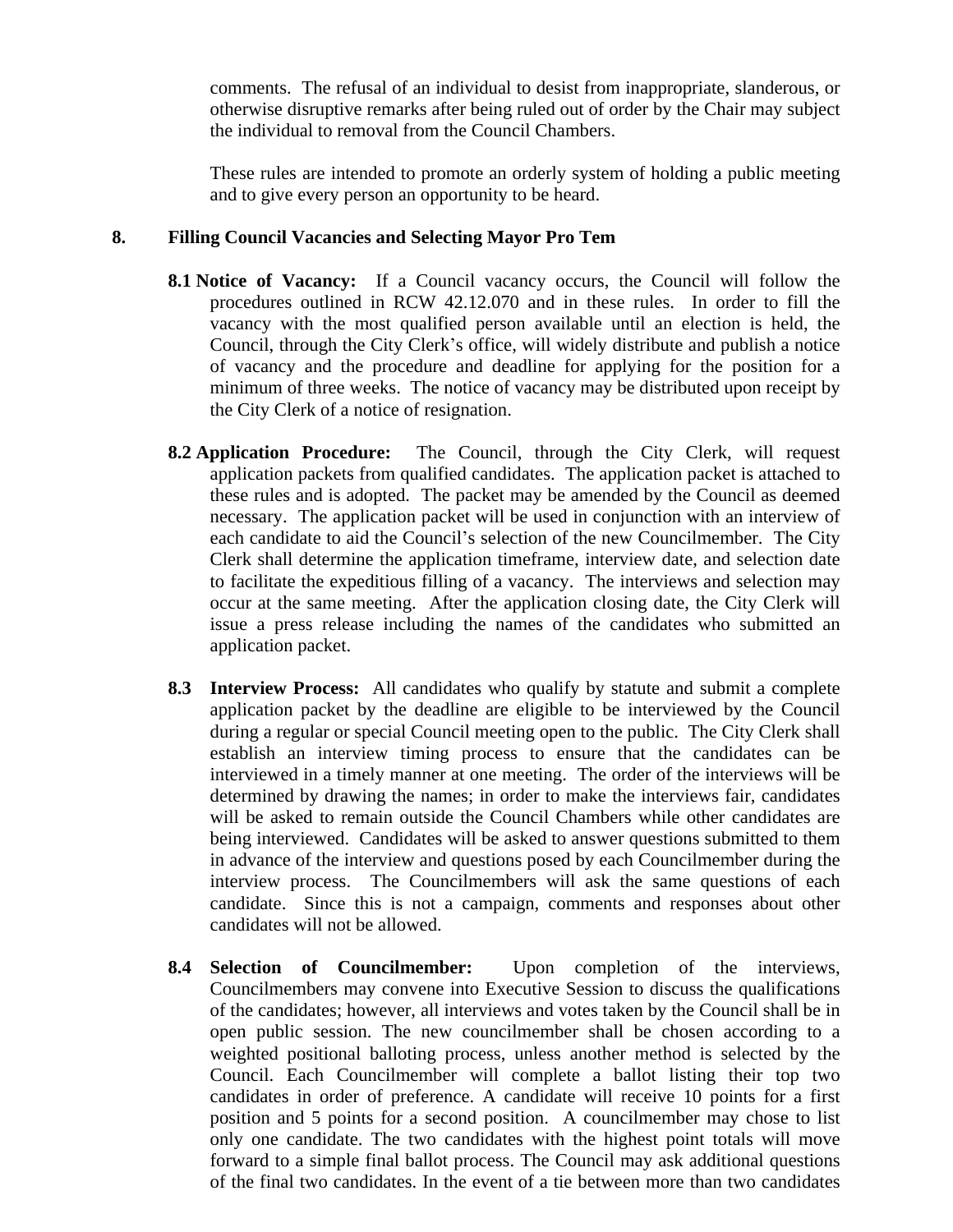for the highest point total, a new round of weighted positional balloting will occur for the tied candidates until there are two candidates with the highest point total, who will then move to the simple final ballot process. In the event of a tie between two or more candidates for the second highest point total, when another single candidate has the highest point total, the second place candidates will be placed on a new ballot and the weighted positional balloting process will proceed until a single second place candidate is determined. Then, this second place candidate and the highest point total candidate will move forward to the simple final ballot process. At any time during the voting process, the City Council may postpone voting until a date certain or regular meeting if a majority has not been received. Nothing in this policy shall prevent the City Council from reconvening into Executive Session to further discuss the candidate qualifications. The Mayor shall declare the candidate receiving the majority vote in the simple final ballot process as the new Councilmember, who shall be sworn into office at the earliest opportunity, or no later than the next regularly scheduled meeting of the Council.

**8.5 Selecting Mayor Pro Tem:** The Mayor Pro Tem will be selected by the Councilmembers.

#### **9. Creation of Committees, Boards, and Commissions**

- **9.1 Standing committees.** The Council establishes five standing Council committees each consisting of three or four (while there are eight council positions) members of Council appointed by Council pursuant to this section. The five committees are "administrative", "public safety"; "finance and personnel"; "public works"; and "community development."
- **9.2 Appointment committee**. The Council establishes the "appointment committee" which shall consist of the then elected appointed Mayor and two individual Councilmembers selected by the council at a regular meeting in November (after council elections in a council election year) or in December of each year. The term of each Councilmember appointed to this appointment committee shall be for a period of 12 months unless reappointed by the City Council. The "appointment committee" shall make and forward recommendations for appointments pursuant to this section to council for its consideration. The "appointment committee" shall decide by a majority vote of its members the recommendations for appointments to be forwarded to the Council.
- **9.3 Special committees.** The Council may from time to time create special committees ("ad hoc" committees) to perform designated tasks or functions. The Council shall include the composition of each committee so created. Special committees may be created by Resolution or by motion at the Council's discretion. Depending on their composition and function, special committees may be subject to the Washington Open Meetings Act, RCW Ch. 42.30.
- **9.4 Outside committees.** The city is formally represented on various external commissions, boards, committees and organizations, and informally represented to organizations in liaison or similar roles. The process for appointments to these positions may be governed by statute, rule, code, bylaw or similar means. When appointments are so governed, the provisions of the applicable governing process shall be followed. When such provisions provide that the Council make the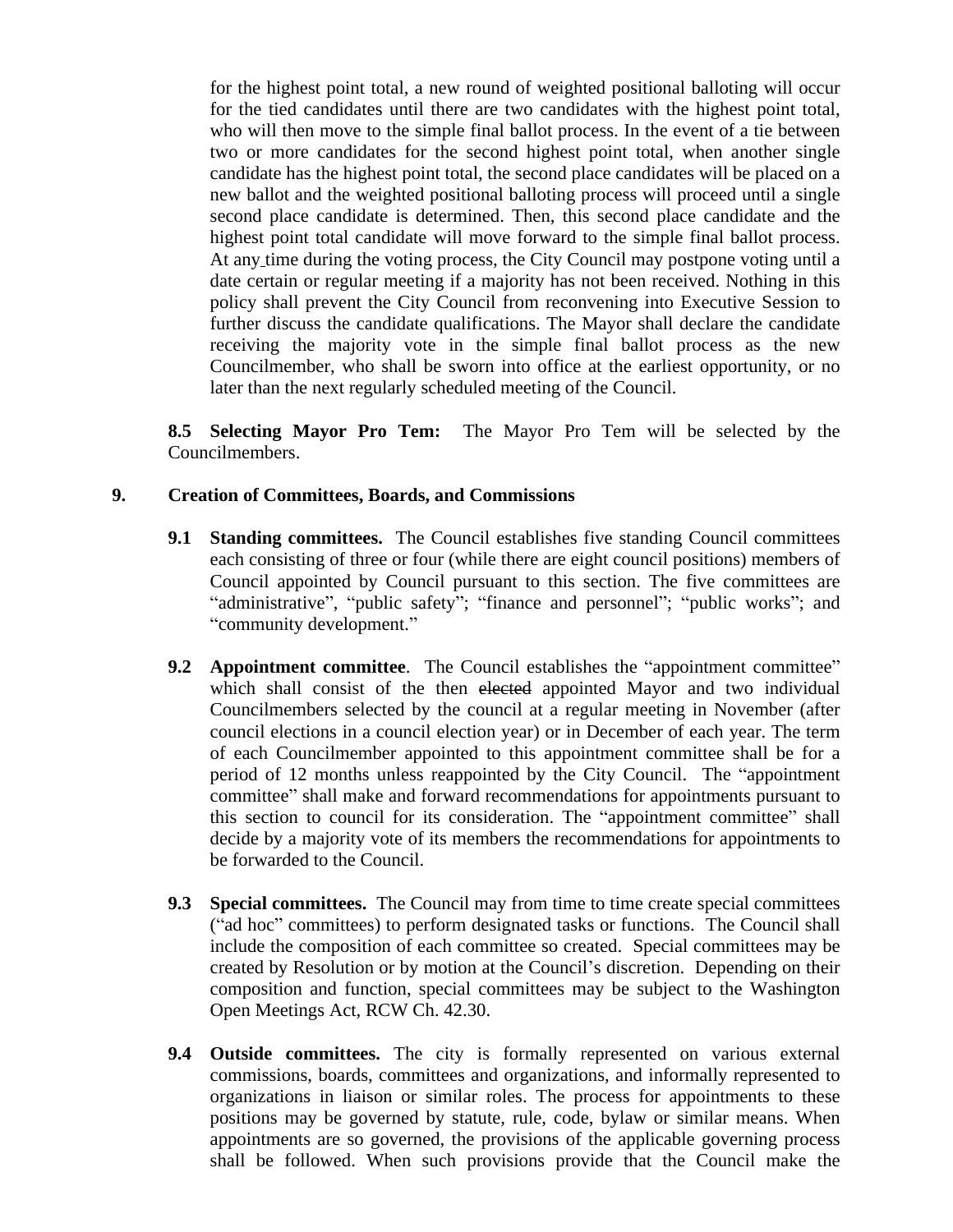appointment, or when no such provisions are applicable, appointments shall be made by Council pursuant to this section.

- **9.5 Citizen Committees, Boards, and Commissions:** The Council may create committees, boards, and commissions to assist in the conduct of the operation of city government with such duties as the Council may specify not inconsistent with the city code.
- **9.6 Membership and Selection:** Membership and selection of members shall be as provided by the Council if not specified otherwise herein or in the city code. Any special or citizen committee, board, or commission so created shall cease to exist upon the accomplishment of the special purpose for which it was created, or when abolished by a majority vote of the Council. No special or citizen committee so appointed shall have powers other than advisory to the Council or to the Mayor except as otherwise specified in the city code.
- **9.7 Removal of Members of Committees, Boards and Commissions:** Except as provided in Section 9.4, above, the Council may remove any member of any committee, board or commission, which it has created, by a vote of at least a majority of the Council (this rule does not apply to the civil service commission or any other such body which has statutory procedures concerning removal).

#### **10. Council Student Representative**

**10.1** There is established one student representative position and one alternate. This position shall be advisory in nature. The student representative and alternate shall be selected and implemented pursuant to Student Representative Guidelines as adopted by the Council.

#### **11. Suspension and Amendment of These Rules**

**11.1 Suspension of These Rules:** Any provision of these rules not governed by the city code may be temporarily suspended by a vote of a majority of the Council.

**Amendment of These Rules:** These rules may be amended or new rules adopted by a majority vote of all members of the Council, provided that the proposed amendments or new rules shall have been introduced into the record at a prior Council meeting.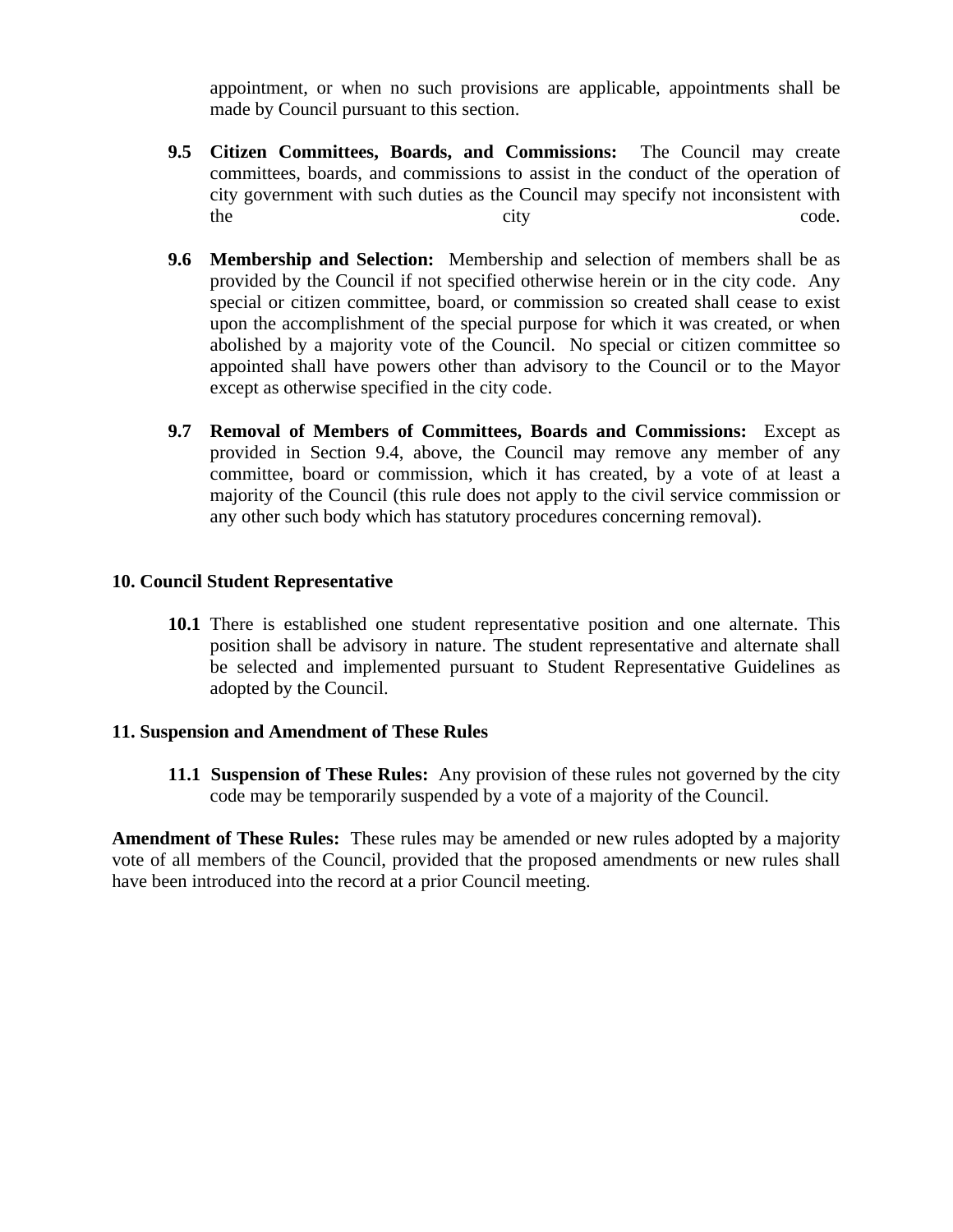#### **Appendix A**

#### **Public Participation: Tips for Talking with the Council**

#### **Public Comments**

#### **The following guidelines are intended to promote an orderly system of holding a public meeting and to give every person an opportunity to be heard.**

- $\Box$  The City Council welcomes participation in all public meetings. Arrangements for a sign language interpreter, hearing assistance, and other assistance can be made by calling the City at (360) 835- 8501.
- $\Box$  When you feel strongly about a public issue or local concern, the Council encourages you to share your information and thoughts with them. If you are unable to attend a meeting or would rather not give testimony at the meeting, you are encouraged to send/fax a letter or e-mail that would be made a part of the official record. Mail your letter to the City Council c/o City Clerk at 1701 C Street Washougal, WA 98671. The fax number is (360) 835-8808. E-mails may be sent to cityclerks@ci.washougal.wa.us.
- $\Box$  To speak during the Council meeting under Public Comments, prior to the meeting you are encouraged to complete a Comment Card, which will be located at the table at the entrance to Council Chambers. You do not have to sign up in advance, however, you will be asked to speak from the podium and priority will be given to speakers that have completed a Comment Card. Please state your name, address, and topic for the record. You may speak on any City item and/or concern not scheduled for a public hearing.
- $\Box$  If you want to speak on the topic at a public hearing scheduled for that evening, you must comment during the public hearing portion of the meeting. You need not sign up in advance; however, priority will be given to speakers that have completed a Comment Card.
- $\Box$  When you speak with the Council, step up to the podium and identify yourself by stating your name, address, and topic. Be sure to speak into the microphone clearly and address your comments to the Mayor.
- $\Box$  During the Public Comment portion of the Council meeting, your individual comments are limited to three minutes and the total time for all public comments is limited to 30 minutes. These are guidelines to help Councilmembers hear as many different viewpoints as possible in the limited time available. If you are speaking for a group, you must tell the Council how the group developed the position you are presenting.
- $\Box$  If previous speakers have already made the comments you wish to make, feel free simply to identify yourself and indicate your agreement with what has already been said.

# **Suggested Presentation Model**

**for Precise, Well Organized** 

**Proposals**

- **Point.** What is the idea you wish to present? Begin with an "I statement" outlining your idea, such as, "I am here to (support/oppose)…"
- **Reason.** Why you are making this point. This is an important step so the listener does not make assumptions about your motives.
- **Example**. Brief and relevant example to clarify and make your point concrete.
- **Summary**. What condition will be changed or improved if your point is adopted?